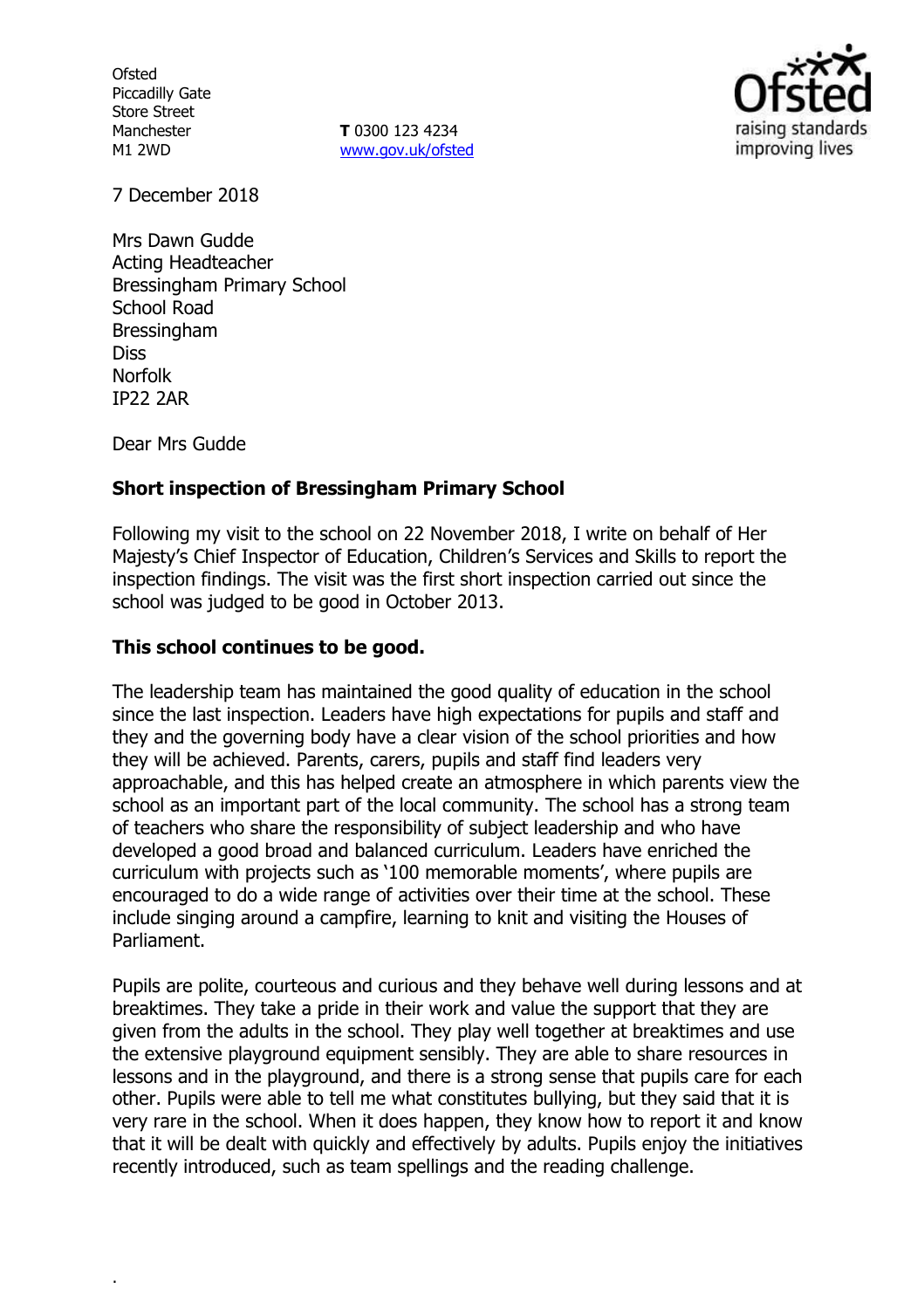

A strong team spirit exists among staff, and they support each other to get the best from the pupils. Teachers have a good subject knowledge, which has been strengthened through the school's partnership with the Acorn Alliance. Teachers have been able to moderate writing across the alliance with teachers from other schools. This has deepened their understanding of what they need to do to support pupils to write at greater depth. Leaders have also introduced mathematics mastery into the curriculum, which is having a positive impact on progress in mathematics.

Parents whom I spoke with and those who responded to the Ofsted online survey Parent View were unanimous in their support for the school. They value the pastoral care given by staff. One parent said: 'My son loves coming to school and when he comes home he loves to talk about what he has done.' Another parent said: 'A lovely school with excellent staff – not just excellent teachers but all staff including lunchtime helpers and the cleaning staff'. This highlights the community feel that leaders have created in the school and is typical of the comments received.

### **Safeguarding is effective.**

The leadership team has ensured that all safeguarding arrangements are fit for purpose.

Leaders have created a culture in which staff, pupils and governors understand the importance of keeping children safe. All adults in the school are vigilant in identifying any concerns, and you have developed clear systems for reporting them, which are meticulously followed.

Parents appreciate the work that all staff do to keep their children safe and the majority agree that their children feel happy and safe in the school. You told me that incidents of bullying or racist or homophobic language are very rare, and pupils confirmed this. Pupils say that they feel safe in the school and they have a good understanding of how to stay safe in the outside world and when using the internet.

# **Inspection findings**

- $\blacksquare$  I wanted to find out whether pupils are being stretched in their learning, particularly in mathematics. You shared information with me showing that pupils are making good progress in mathematics and an increasing number are achieving greater depth in their understanding. This was confirmed when I looked at pupils' mathematics books and observed them learning in class.
- **Nour teachers have benefited from training with the Acorn Alliance and are now** including more problem-solving and reasoning questions in their lessons. They also encourage pupils to talk about their work using mathematical vocabulary, which has allowed pupils to work at higher levels. It is clear that leaders have encouraged the use of problem solving and reasoning and this is particularly evident in the Year 6 books. It is beginning to be developed in other year groups.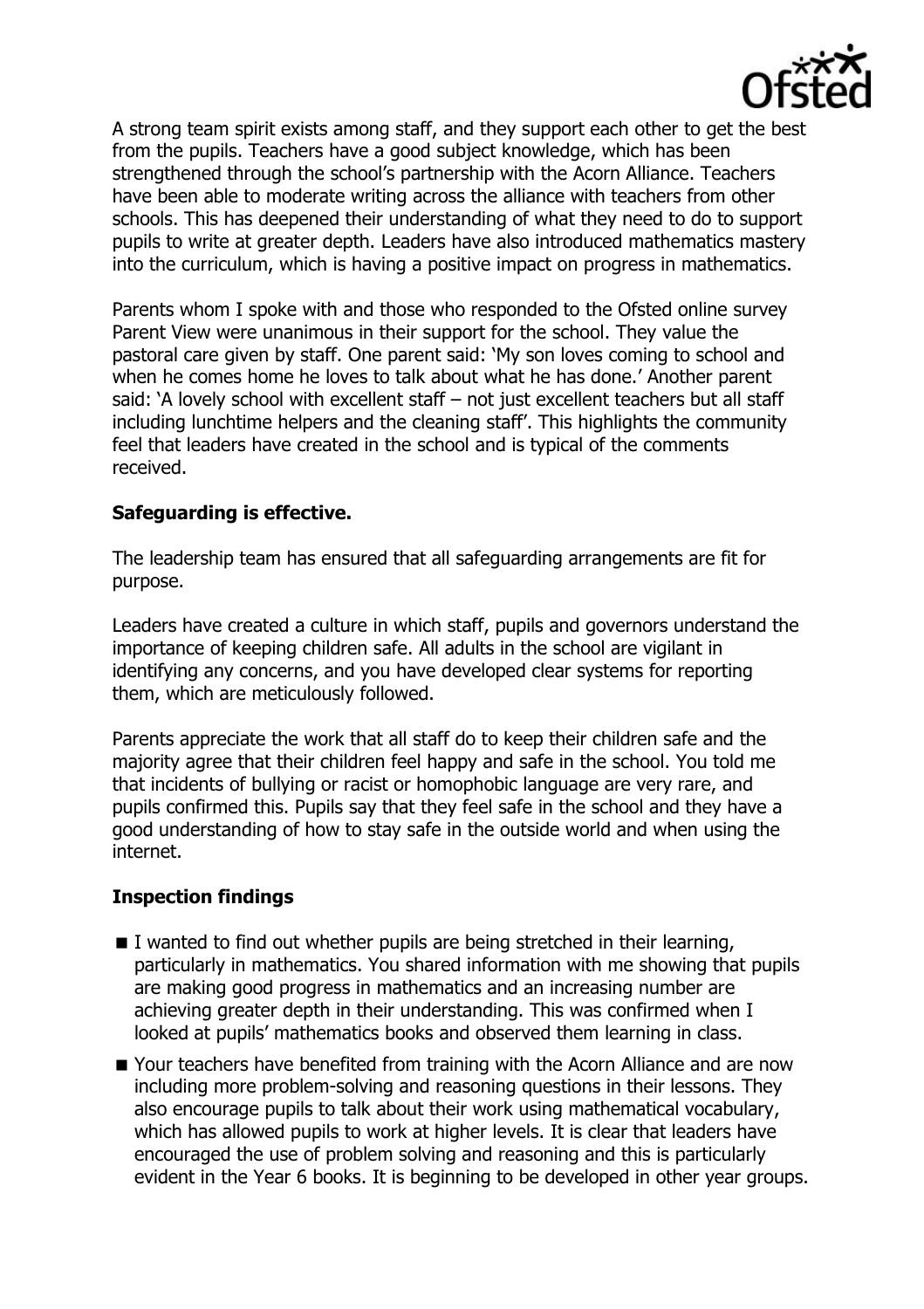

- Teachers use their good subject knowledge to set challenging work for the pupils and they are able to stretch the pupils further by asking high-order questions such as: 'how do you know' or 'give me your reason'. The majority of the current Year 6 pupils are working at greater depth in mathematics.
- $\blacksquare$  I looked to see whether there were any differences between the progress of boys and girls in writing and mathematics. You told me that you have introduced new texts and topics into the curriculum that have captured the imagination of the boys and encouraged them to develop and enjoy their writing. I saw an excellent example of this, where pupils were reading 'Traction Man' and writing their own extract from the story. All pupils were fully engaged and enjoying the activity, and it was good to see the promising quality of some of the boys' writing.
- The school information shows that boys and girls are making strong progress in writing and mathematics, and this is also clear from the work in their books.
- Leaders have developed the team spelling competition to include links to sport, such as most-valuable player, team captains, and player of the week. This has captured the attention of the pupils, and they are keen to learn their spellings.
- The curriculum allows pupils to be challenged while still having fun with their learning. There is a clear drive from leaders to push pupils to work at greater depth, and teachers are rising to this challenge. I saw examples in many lessons where teachers used opportunities to extend learning. In one lesson, pupils were working on perimeter, and one pupil had measured the length of one side of a square as 2.2cm. The teacher initially told him to round the number to a whole, but then changed her mind and told him to have a go with the decimal place. He went on to solve the problem successfully.
- Leaders have created an exciting wider curriculum that the pupils enjoy. Pupils' progress in subjects other than English and mathematics is followed accurately but not in as much detail as for English and mathematics. The amount of time spent on individual subjects varies between teachers.

### **Next steps for the school**

Leaders and those responsible for governance should ensure that:

- $\blacksquare$  problem solving and reasoning in mathematics is embedded in the curriculum across all year groups
- $\blacksquare$  the coverage of subjects other than English and mathematics is consistent across year groups.